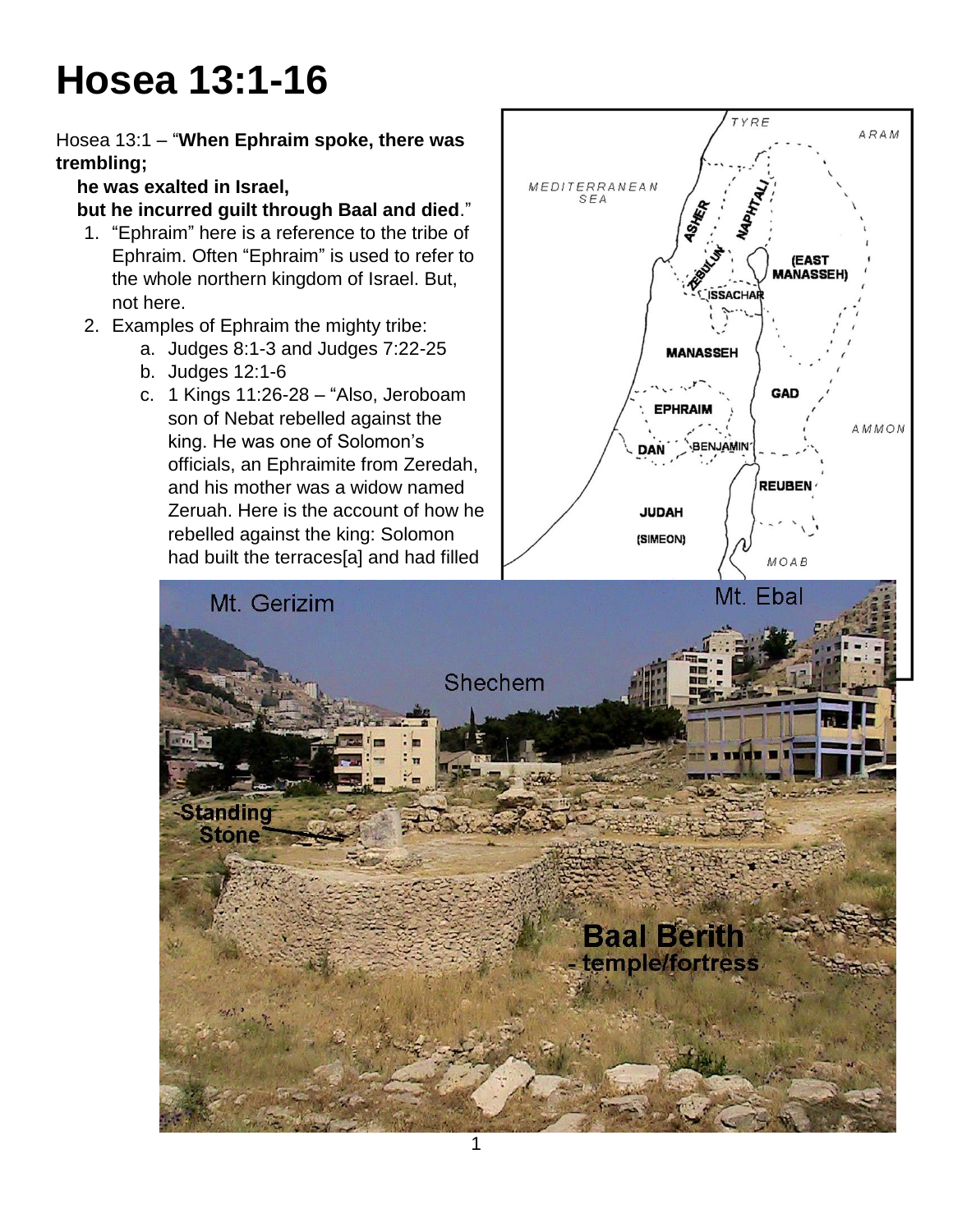in the gap in the wall of the city of David his father. Now Jeroboam was a man of standing, and when Solomon saw how well the young man did his work, he put him in charge of the whole labor force of the tribes of Joseph.

- d. 1 Kings 12:25-33– "Then Jeroboam fortified Shechem in the hill country of Ephraim and lived there. From there he went out and built up Peniel. After seeking advice, the king made two golden calves. He said to the people, 'It is too much for you to go up to Jerusalem. Here are your gods, Israel, who brought you up out of Egypt.' One he set up in Bethel, and the other in Dan. And this thing became a sin; the people came to worship the one at Bethel and went as far as Dan to worship the other."
- 3. The city of Shechem is in the land of Ephraim according to Joshua 21:20-21.

### 13:2 – "**And now they sin more and more, and make for themselves metal images, idols skillfully made of their silver, all of them the work of craftsmen.**

#### **It is said of them,**

### **'Those who offer human sacrifice kiss calves**!' "

|                       | 8394 [e]<br>kit bū nām             |                             | 3701 [e]<br>mik∙kas∙pām | 4541 [e]<br>mas∙sê∙kāh |                                                                  | $l\bar{a}$ hem                                                |                    | 6213 [e]<br>way∙yaʻ∙śū       | 2398 [e]<br>la·hă·tō,                     |                           | 3254 [e]<br>yō·w·si·pū we·'at·tāh | 6258 [e]                                                      |
|-----------------------|------------------------------------|-----------------------------|-------------------------|------------------------|------------------------------------------------------------------|---------------------------------------------------------------|--------------------|------------------------------|-------------------------------------------|---------------------------|-----------------------------------|---------------------------------------------------------------|
| $\tilde{\phantom{a}}$ | כתבונם<br>according to their skill |                             | מִכַּסְפֶּם             | מסכה                   | of their silver molded images for themselves                     | לְהָם                                                         |                    | וַיַּעִשׂוּ<br>and have made | לחֲטֹא<br>sin                             | they more and more        | יוספו                             | 2 וְעַחֲה<br>Now                                              |
|                       | Prep-k   N-fsc   3mp               | Prep-m   N-msc   3mp        |                         |                        | $N-fs$                                                           | Prep   3mp Coni-w   V-Qal-ConsecImperf-3mp Prep-I   V-Qal-Inf |                    |                              |                                           |                           | V-Hifil-Imperf-3mp                | Conj-w   Adv                                                  |
|                       |                                    | 5401 [e]                    | 5695 [e]                | $120$ [e]              | 2076 [e]                                                         | 559 [e]                                                       | 1992 [e]           |                              | 3605 [e]                                  | 2796 [e]                  | 4639 [e]                          | 6091 [e                                                       |
|                       | ×                                  | yiš·šā·qūn.<br>יִשָּׁקוּון: | 'ă∙ğā∙lîm<br>עֲגָלִים   | 'ā·dām,<br>אָלָם       | zō bə hê<br>זֹבְחֵי<br>let kiss the calves the men who sacrifice | 'ō·mə·rîm,<br>אֹמְרִים<br>say                                 | hêm<br>הֱם<br>they | lā·hem<br>לֶהֶם              | kul·lōh:<br>כלה<br>of them All of it [is] | חַרַשִׁים<br>of craftsmen | מעשה<br>the work                  | hā rā šîm ma 'ă śêh 'ă sab bîm<br><u>ַנַצ</u> ִבִּים<br>Idols |
|                       |                                    | V-Qal-Imperf-3mp   Pn       | N-mp                    | $N-ms$                 | V-Qal-Prtcpl-mpc                                                 | V-Qal-Prtcpl-mp                                               |                    | Pro-3mp Prep   3mp           | N-msc   3ms                               | N-mp                      | N-msc                             | $N-m$                                                         |

- 1. The worship of the calf god became more and more popular. As it increased so did the level of sinful depravity increase among the tribe of Ephraim.
- 2. There are two translations for "Those who offer human sacrifices kiss calves."
	- a. One, is saying human sacrifice was practiced at Bethel or Dan. This translates, but there is no other clear mention of this practice at Bethel or Dan.
	- b. Second, translates like this: "In respect to the images of the calves, the leaders of the worship service are saying, 'Let the sacrificers among men do so by kissing the calfidol."
		- i. Kissing the calf-idol was to pay homage to it
		- ii. Jeroboam began this practice, and it then continued.

### 13:3 – "**Therefore they shall be like the morning mist or like the dew that goes early away,**

### **like the chaff that swirls from the threshing floor**

### **or like smoke from a window**."

- 1. The result of "kissing the calf-idol" is presented with four images. This idol worship would result in Ephraim:
	- a. Becoming like the morning mist…vaporizing and disappearing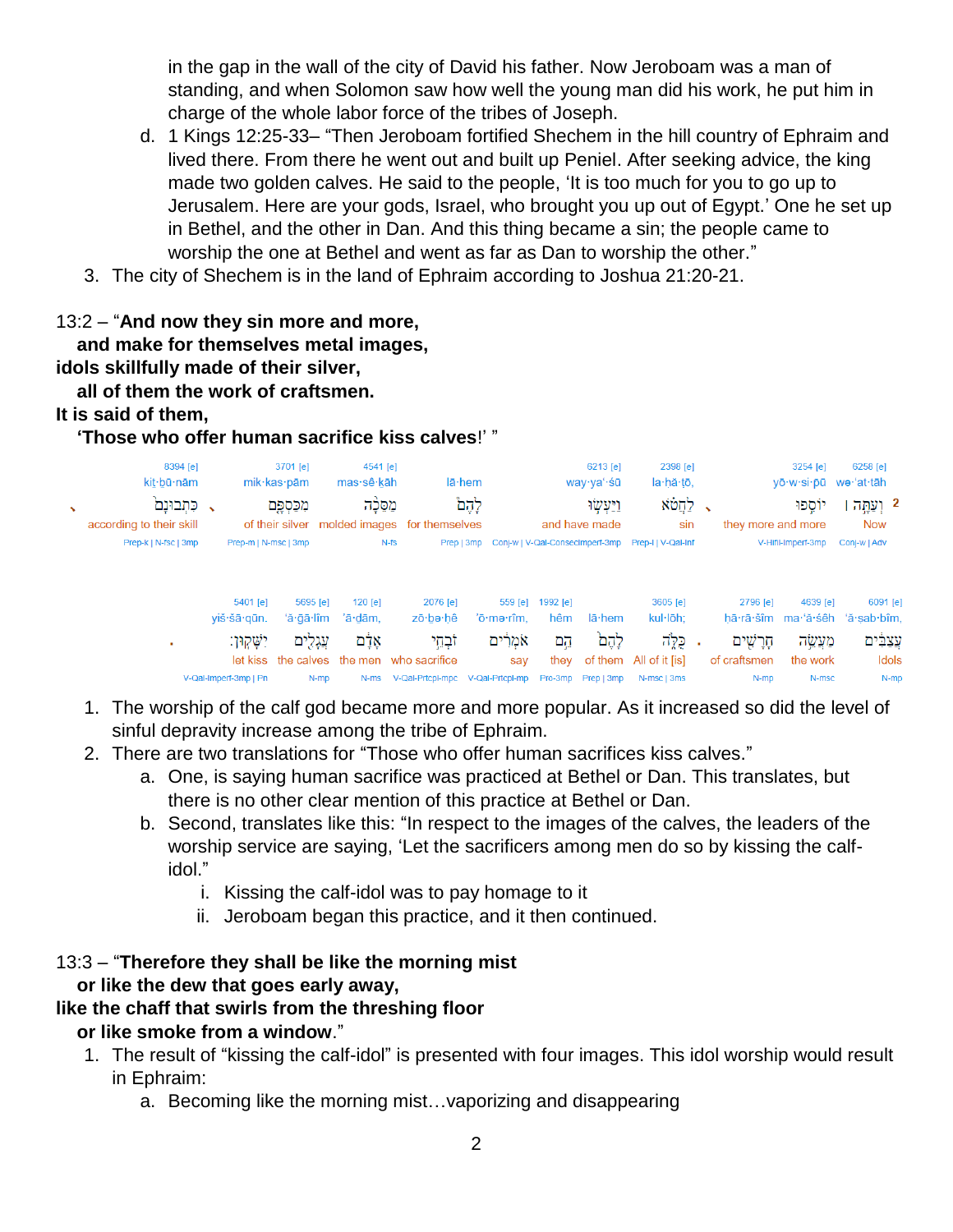- b. Becoming like the dew that that goes away early…disappear first and quick
- c. Become like chaff that is swirling around the threshing floor…be easily moved and blown away
- d. Become like smoke from a window…easily slip out the first drafty opening to be absorbed in the outdoor air.

### 13:4 – "**But I am the Lord your God**

### **from the land of Egypt;**

### **you know no God but me,**

### **and besides me there is no savior**."

- 1. This is an admonition to change to homage or repent by confessing the truth:
	- a. YHWH is Ephraim's true God
	- b. YHWH is the God that knew them in Egypt (not the calf god)
	- c. Ephraim will know no other God. Only YHWH
	- d. Ephraim will be saved from Assyria and from their sin only by YHWH

### 13:5 – "**It was I who knew you in the wilderness,**

### **in the land of drought**;"

- 1. YHWH recalls history that Ephraim had forgot.
- 2. Israel was in trouble in the wilderness in drought, but YHWH provided

### 13:6 – "**but when they had grazed, they became full, they were filled, and their heart was lifted up; therefore they forgot me**."

- 1. YHWH did his part and provided
- 2. Israel forsook YHWH once they had grazed and were full
	- a. Israel became proud. They assumed they were self-sufficient.
	- b. Israel forgot YHWH

### 13:7 – "**So I am to them like a lion;**

### **like a leopard I will lurk beside the way**."

- 1. YHWH will destroy Ephraim
- 2. Lion attacks the full flock of 13:6
- 3. Leopard is waiting for Ephraim to flee disasters in life or the lion.

## 13:8 – "**I will fall upon them like a bear robbed of her cubs;**

### **I will tear open their breast,**

### **and there I will devour them like a lion,**

### **as a wild beast would rip them open**."

- 1. The third image of YHWH destroying Israel: the bear
- 2. Violent descriptions of the YHWH (lion, leopard, bear):
	- a. tearing their breasts,
	- b. devouring the torn flesh
	- c. ripping them open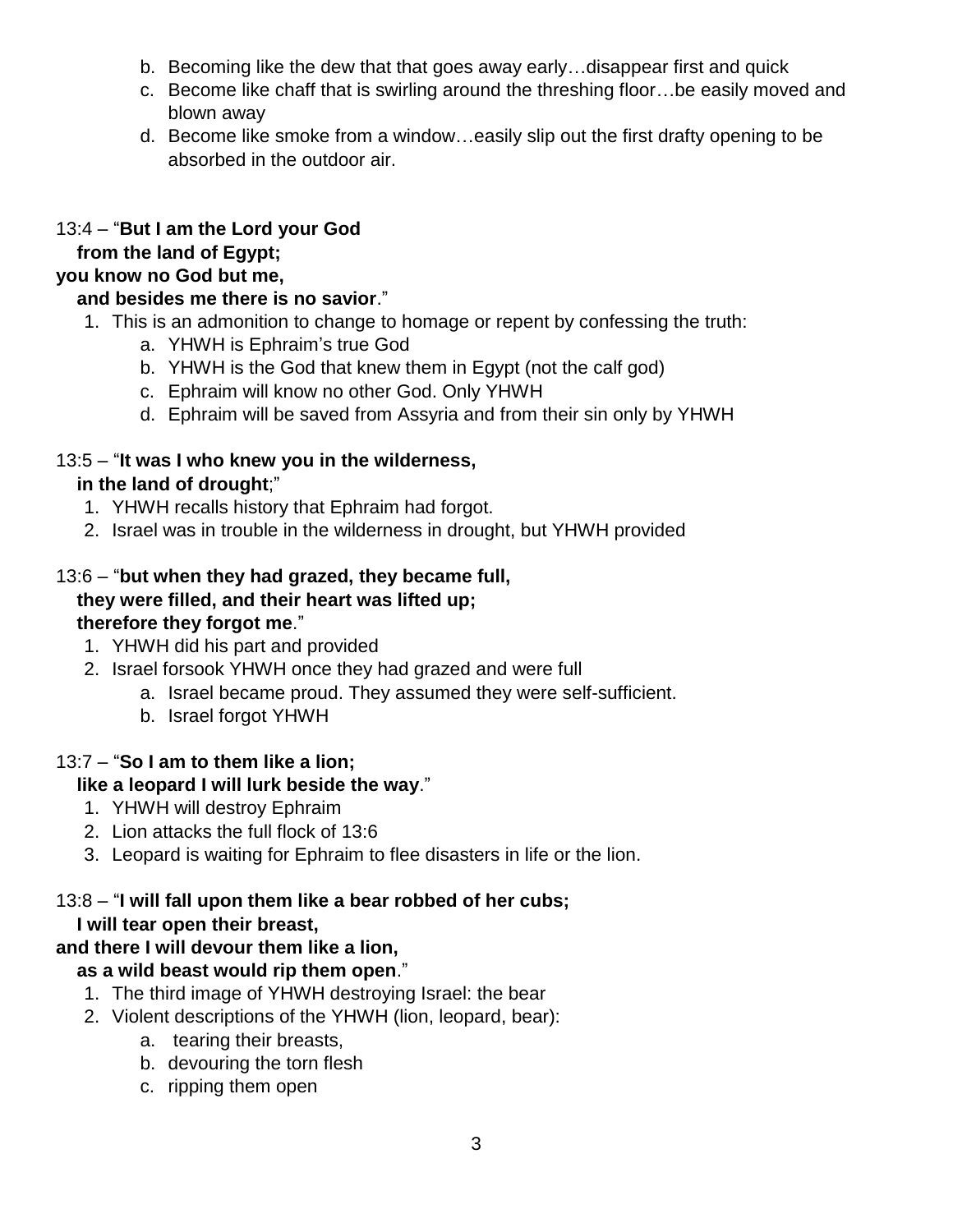### 13:9 – "**He destroys you, O Israel,**

 **for you are against me, against your helper**."

|              | 5828 [e]               | 3588 [e]   |      |  | 3478 [e]           | 7843 [e]                 |  |  |
|--------------|------------------------|------------|------|--|--------------------|--------------------------|--|--|
|              | be·'ez·re·kā.          | bî         | kî-  |  | yiś·rā·'êl         | ši het kā                |  |  |
| $\mathbf{r}$ | ּבְעֶזֶרֱךָ׃           | בי         |      |  | יִשְׂרָאֵל , כִּי־ | ּ9 שֶׁהֶתְךָ             |  |  |
|              | your help [is] from Me |            | but  |  |                    | Israel You are destroyed |  |  |
|              | Prep-b   N-msc   2ms   | Prep   1cs | Conj |  | N-proper-ms        | V-Piel-Perf-3ms   2ms    |  |  |

- 1. Israel's "helper" "destroys" them
- 2. Israel is against the One who helps
- 3. Notice the literal translation: "You are destroyed Israel but from Me is your help"

#### 13:10 – "**Where now is your king, to save you in all your cities? Where are all your rulers—**

### **those of whom you said,**

### **'Give me a king and princes**'?"

- 1. 1 Samuel 8:4-6 Israel had asked for a king.
- 2. Now, their king cannot help them against Assyria. Only YHWH their "helper" can do that.
- 3. "rulers" is actually "judges" which refer to other governmental officials who are worthless in this situation.

### 13:11 – "**I gave you a king in my anger,**

### **and I took him away in my wrath**."

- 1. Originally God allowed them a king because YHWH was angry that Israel would not follow him.
- 2. Now, YHWH will bring his wrath against Israel and remove the king (along with the nation)

### 13:12 – "**The iniquity of Ephraim is bound up; his sin is kept in store**."

### 13:13 – "**The pangs of childbirth come for him,**

 **but he is an unwise son,**

- **for at the right time he does not present himself at the opening of the womb**."
	- 1. Two images of Israel current situation:
		- a. A mother giving birth
		- b. A son being born
	- 2. This time of Assyrian oppression is a time of birth (or, rebirth) for Israel. It is a time of pain where the son (Israel) is to be given birth back into the plan of God.
	- 3. But, the son is "unwise" and will not present himself "at the opening of the womb" (repent) to be born (reborn, saved, helped, delivered)
- 13:14 "**I shall ransom them from the power of Sheol; I shall redeem them from Death.**